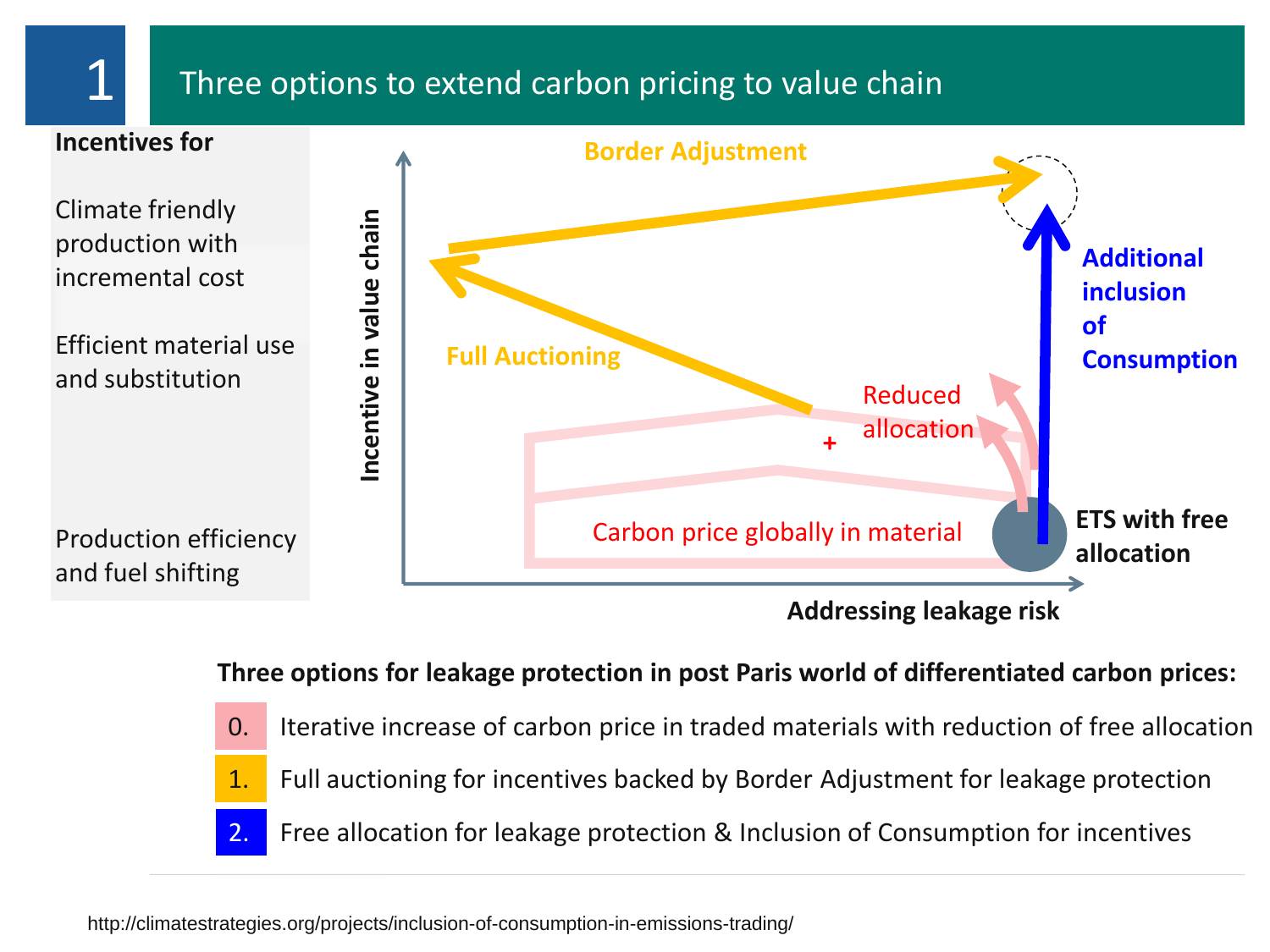## 2 Option 1: Border related approaches - politically or economically difficult

Coverage of material producers

Carbon leakage

Carbon leakage

protection



- Incentive for climate friendly material production
- Consumers contribute to carbon cost: Essential for viability of technologies with incremental cost

Incentives for efficient material use and substitution: Saves European consumers the consumption charge

**For WTO compatibility (Art 3 GATT), use best available technology benchmark in combination with full auctioning to avoid discrimination**

Ismer $_{\bar{\imath}}$ R. and Neuhoff, K., 2007. Border Tax Adjustments: A feasible way to support stringent emission trading, European Journal of Law and Economics 24, p. 137–164.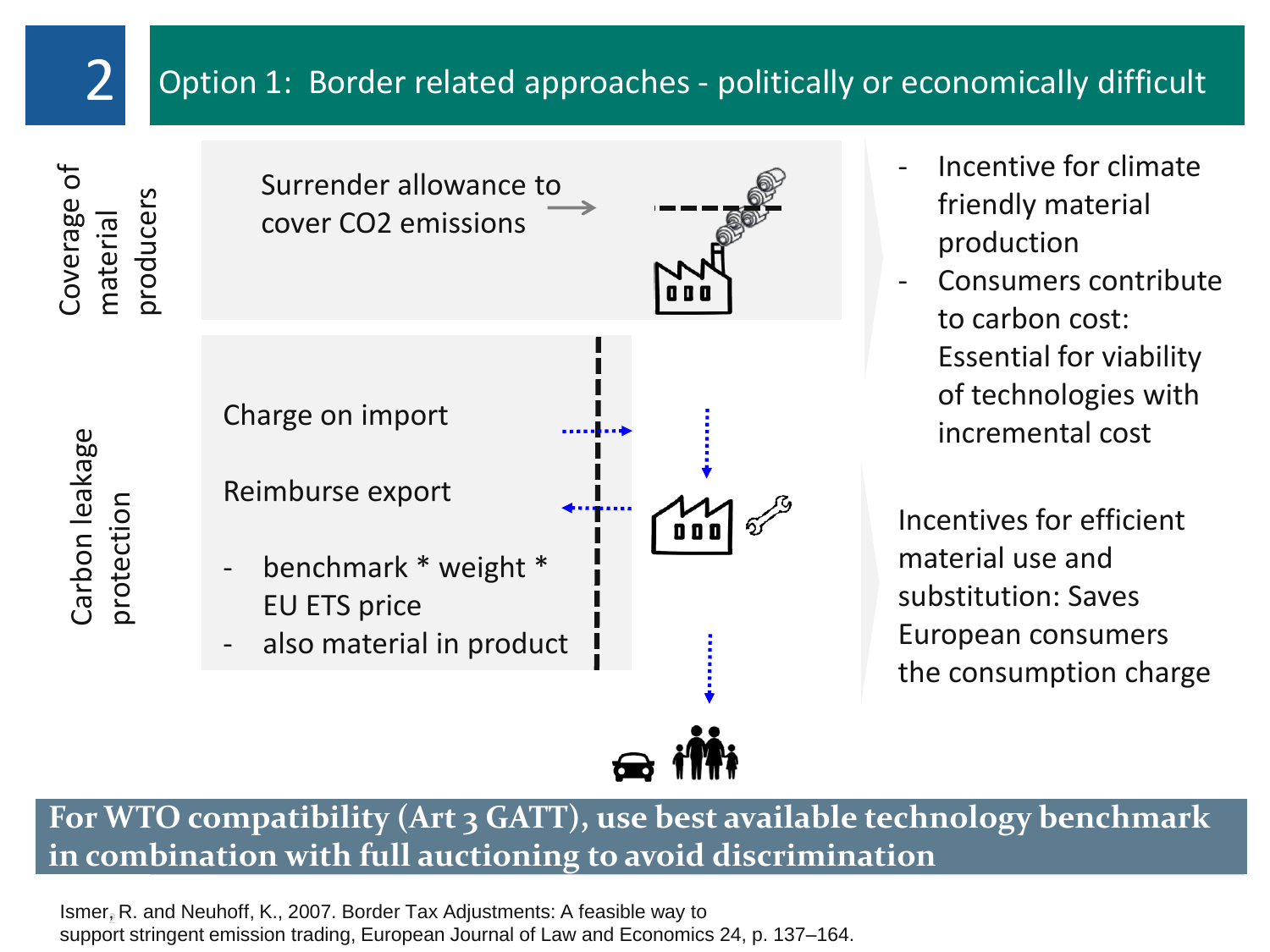## Option 2: Inclusion of Consumption of basic materials in carbon pricing

Coverage of<br>material producers



Surrender allowance to cover CO2 emissions

Free allowances allocation (benchmark \* tons material) Incentive for climate friendly material production and carbon leakage protection

Consumers contribute to carbon cost: Basis for viability of technologies with incremental cost

Incentives for efficient material use and substitution: Saves European consumers the consumption charge

charge for **final**  Consumption<br>charge for **fina** Charge on material in consumers **consumers** product sold in country (benchmark \* tonnes material \* ETS price)

Ismer, R., & Haussner, M. (2015). "Inclusion of Consumption into the EU ETS: The Legal Basis under European Union Law". *Review of European, Comparative & International Environmental Law*.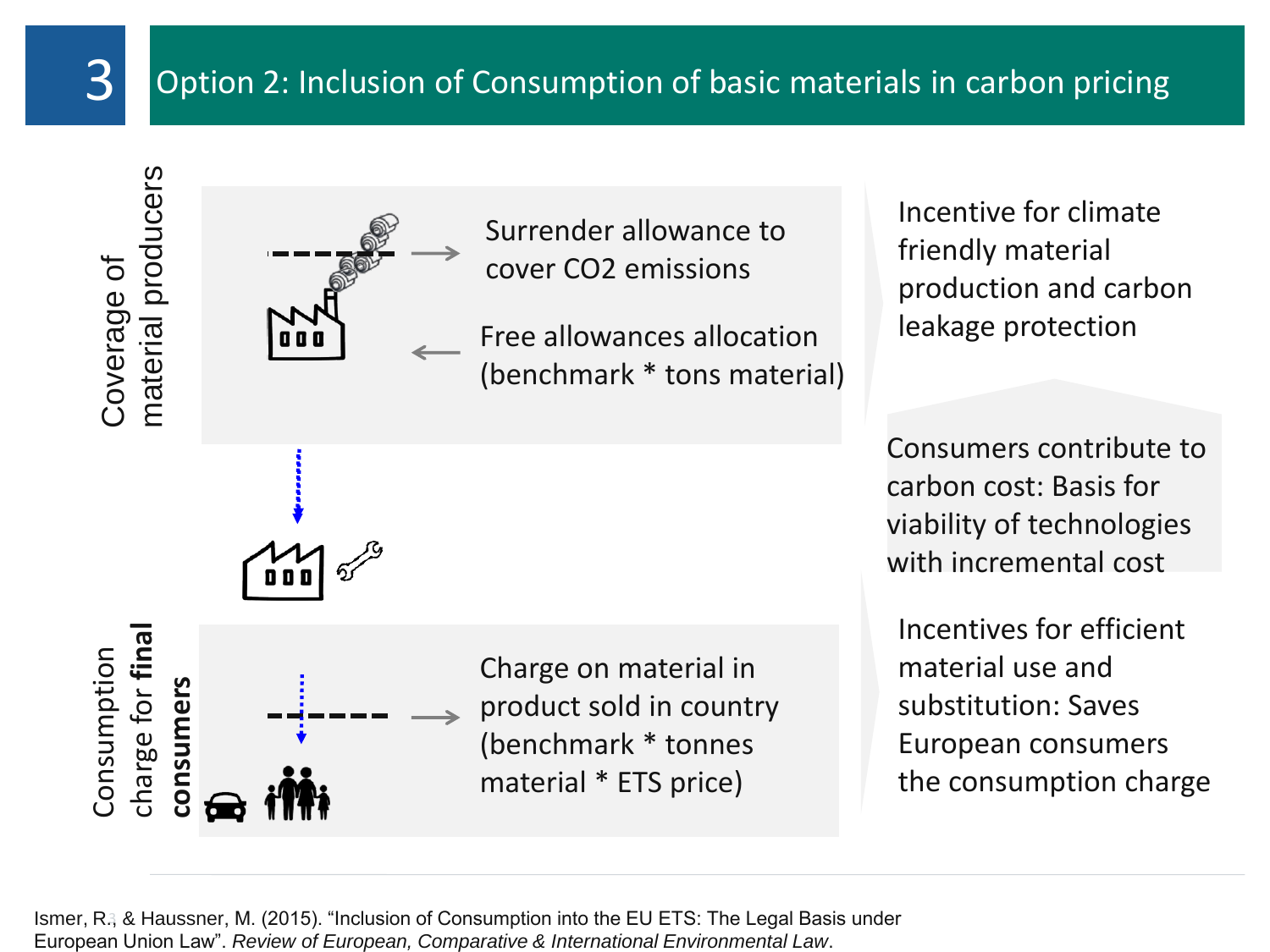**IoC restores carbon price signal to be effective for all mitigation opportunities** -> More mitigation opportunities can be realized at lower cost

#### **IoC creates different administration requirements**

-> Fraud risk is limited, allowing for simplified administrative procedures

# **Effective carbon price provides clarity for strategic choices of companies**

-> Makes ETS more effective in supporting innovation and investment

### **Producers of materials covered by IoC receive free allocation at full benchmark**

-> Shifts the focus of debate from carbon leakage protection to innovation

### **IoC builds on international experience and avoids lock-in with national systems**

- -> Pool data for better benchmarks and thus stronger incentives
- -> Once carbon prices converge, free allocation with IoC can be easily abandoned

# **IoC makes the carbon price effective for climate friendly innovation and investment in the materials sector**

Inclusion of Consumption of carbon intensive materials in emission trading systems